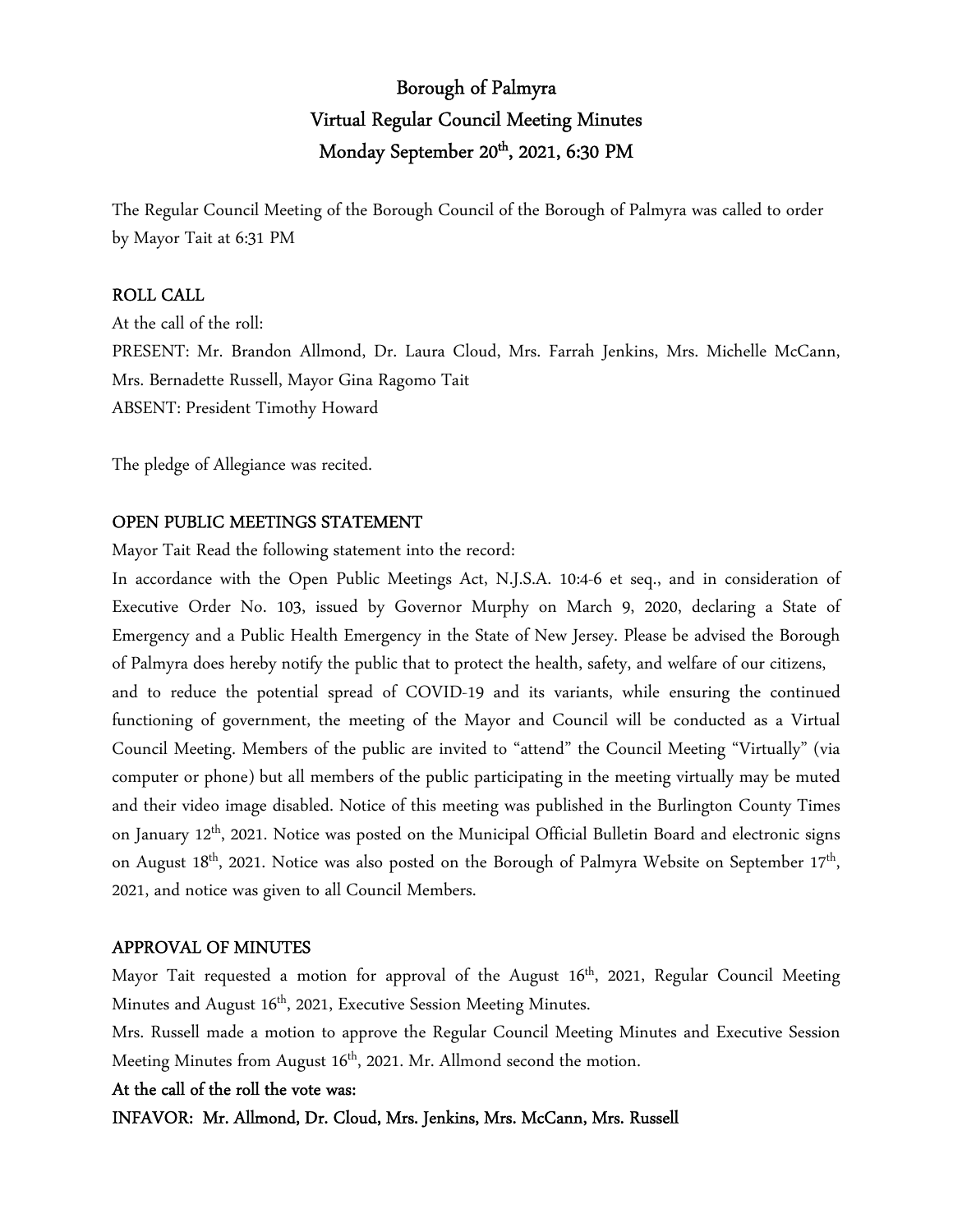# AGAINST: None Motion Carried

# **CORRESPONDENCE**

Municipal Clerk, Ms. Jackson acknowledged the following correspondence received: Letter – Scott Poulton, Major Commanding Officer Emergency Management Section, State of NJ Notification- Gene Padalino, Township of Pennsauken, Planning Zoning Coordinator Resignation Letter – Mark Allen, Public Works Department Mayor Tait requested a motion to accept Mr. Allen's letter of resignation. Mrs. Russell made a motion to accept Mr. Allen's letter of resignation. Mr. Allmond second the motion.

# All members present voted in favor of the motion. Motion Carried

# REDEVELOPMENT

# Rt. 73 South Redevelopment Area- Update

Mr. Gural indicated we have been notified by the redeveloper they have reached an agreement with the Fillit property owners and settlement is scheduled for the not to distant future. Mr. Gural indicated we are working on the PILOT for the affordable housing and second warehouse components of the project. Mr. Gural indicated the project sign has been installed on RT 73 at the entrance of the project. Mr. Rosenberg indicated we are making progress with the affordable housing agreement with Fair Share Housing and our professionals are currently reviewing the latest proposal.

# Outlaw Training & Fitness, 620-622 Highland Ave Redevelopment Project – Update

Mr. Brewer indicated litigation had begun against Out Law Finess because they were not compliant with the redevelopment agreement. Mr. Brewer stated that during the status conference with the Judge, Out Law Fitness's counsel agreed to make the escrow account and taxes current. Mr. Brewer indicated they have currently made payments and committed to bring all accounts current by the middle of October 2021.

Sea Box/ELM Office LLC, 321 E. Broad Street - Former Knights of Columbus Property- Update Mr. Gural indicated he had nothing new to report.

# PROFESSIONAL UPDATES

# William Kirchner, ERI

Mr. Kirchner indicated that the contractor has completed the sawing and sealing on the Temple Blvd project. Mr. Kirchner indicated on this coming Wednesday they will be completing the striping, leaving some punch list work and the rapid flashing pedestrian crossing beacon that going in at Delaware Avenue. Mr. Kirchner indicate that a resolution was on the agenda for a change order to the project, for the leveling work to the entire length of the road and some miscellaneous curb and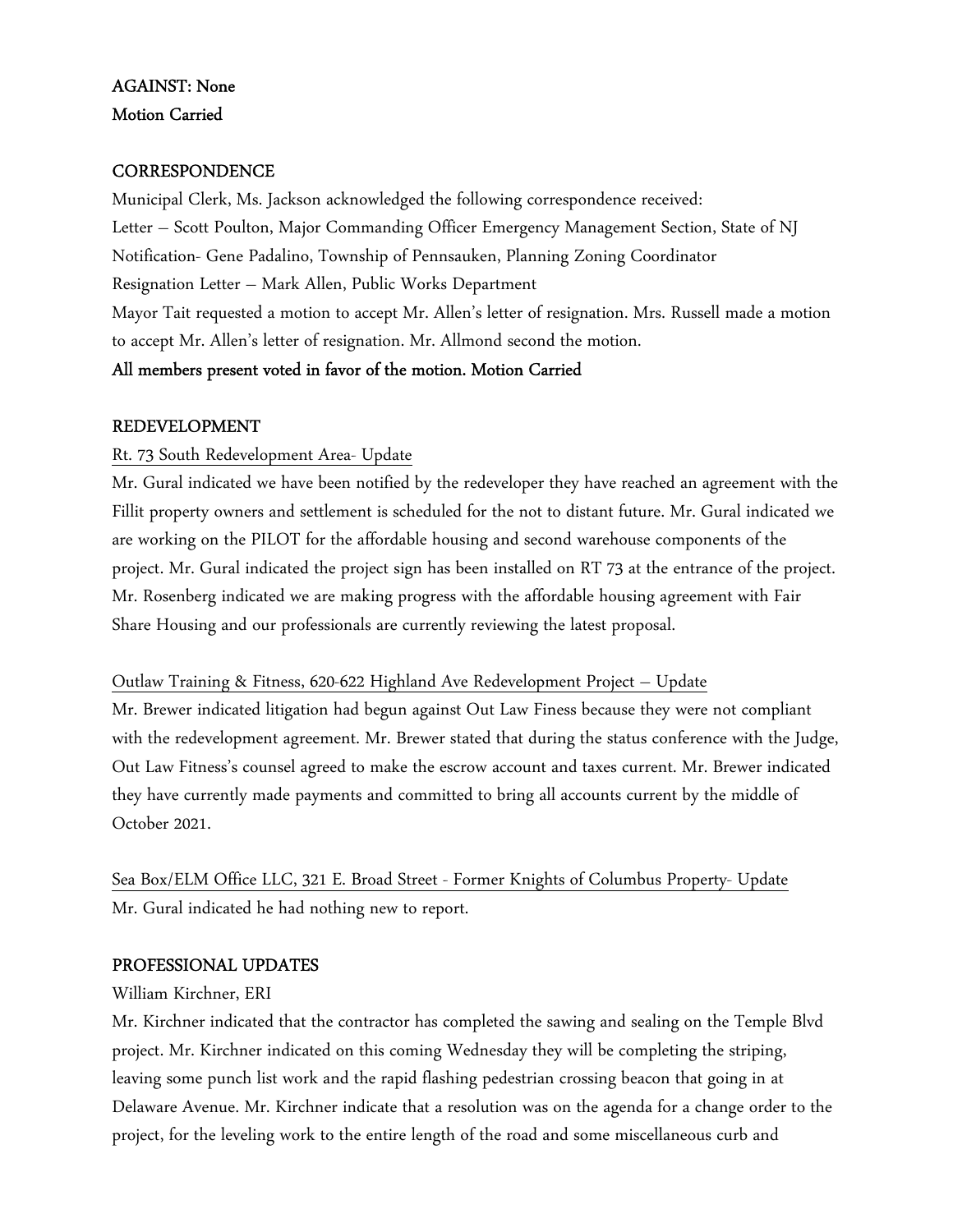sidewalk work that needed to be completed. Mr. Kirchner indicated a final change order will be coming in an amount undetermined which will result in a decrease due to the liquidated damages being sought. Mr. Kirchner indicated we are waiting for NJDOT and Federal Dept of Transportation to give us the "go ahead" for the intersection realignment at Firth and Temple Blvd, which includes the rain garden and underground drainage system. Mr. Kirchner indicated he met with Mrs. McCann regarding some esthetic issues for the park/rain garden. Mr. Kirchner indicated a public hearing will need to be held to explain the project. Mr. Kirchner indicated the 5<sup>th</sup> and Race Street project should be completed by the end of this week with just a short punch list of items to be finally completed. Mr. Kirchner indicated the 2021 Road Program is under way with New Jersey Avenue almost complete and next week they will be moving to the miscellaneous concrete work on Charles, Hubbs and Park Avenues and then over to 2<sup>nd</sup> Street. Mr. Kirchner indicated New Jersey American Water Co. has completed their inner connections at 2nd Street and Cinnaminson Avenue and are currently waiting for bacteria tests results to tie the main into the system which will then be ready for paving. Mr. Kirchner indicated they have almost completed the signage inventory for the ordinance changes to the downtown parking and will have it to the Police Dept and Mr. Gural by the end of the week so determination can be made as to what must be changed to bring the current signage in compliance with the new ordinance. Mr. Kirchner noted the Veterans Park improvements contact was awarded and he is waiting for the bonds and contracts to be returned so the preconstruction meeting can be set. Mr. Kirchner indicated the award of contract is also on the agenda for the replacement of the HVAC unit for the rooftop in the community center.

#### Andrew Brewer, Marzetti

Mr. Gural indicated there had been information disseminated regarding amending an ordinance by title tonight. Mr. Gural indicated the ordinance to amend relates to authorizing changes to be done the redevelopment project administratively; Mr. Gural indicated one of the limitations specifically stated in the ordinance 2021-05, notes the number of parking spaces could not be amended or approved administratively. Mr. Gural indicated the potential size of the building/warehouse change will made it necessary to address the number of parking spaces. Mr. Brewer explained the ordinance and the need to amend the ordinance.

PUBLIC HEARING – Route 130/Delaware River Corridor Municipal Self-Assessment Report Mayor Tait explained the Self-assessment Report completed by the advisory committee and what was tying to be accomplished. Mayor Tait asked if there were questions regarding the report which the committee submitted. Mayor Tait noted the Route 130/Delaware River Corridor Municipal Self-Assessment Report was sent to the governing body to review and posted on the website for the public review. Mayor Tait explained the report and the requirement for Council review, comment, and approval. Mayor Tait indicated the corrections made to the report noting; Palmyra students go to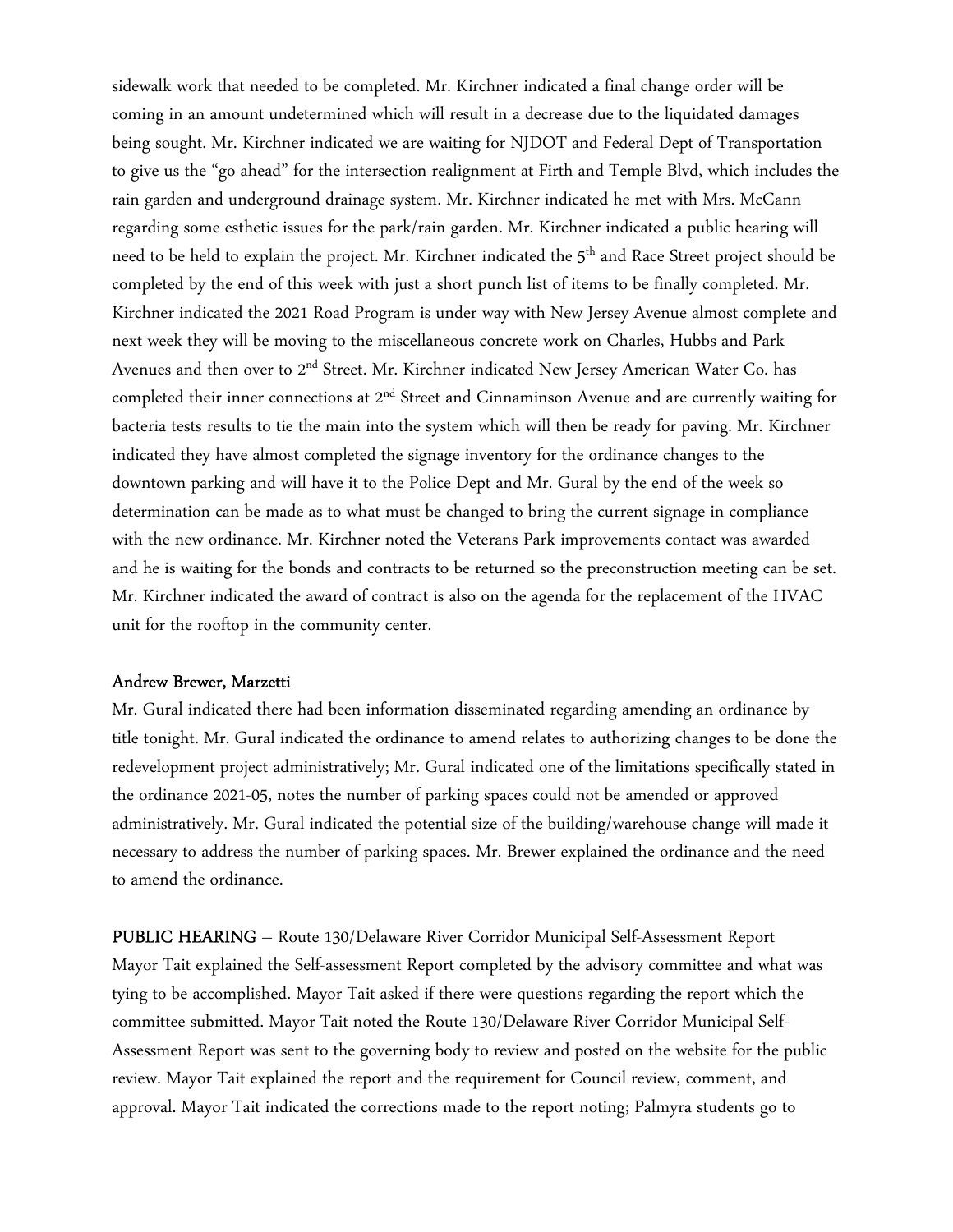Palmyra School system not Riverton and Charles Street School only goes to fifth grade with sixth grade students going to Palmyra High/Middle school. Mayor Tait asked for comments or questions. Mayor Tait asked for a motion to approve Resolution 2021-195 Resolution of the Borough of Palmyra, County of Burlington, State of New Jersey Statement on Intent to Pursue Plan Endorsement and Authorization to Submit the Municipal Self-Assessment Report to the New Jersey State Office of Planning Advocacy.

Resolution 2021-195, Resolution of the Borough of Palmyra, County of Burlington, State of New Jersey Statement on Intent to Pursue Plan Endorsement and Authorization to Submit the Municipal Self-Assessment Report to the New Jersey State Office of Planning Advocacy

Mr. Allmond made a motion to approve Resolution 2021-195 Resolution of the Borough of Palmyra, County of Burlington, State of New Jersey Statement on Intent to Pursue Plan Endorsement and Authorization to Submit the Municipal Self-Assessment Report to the New Jersey State Office of Planning Advocacy. Mrs. Russell second the motion.

At the call of the roll the vote was:

INFAVOR: Mr. Allmond, Dr. Cloud, Mrs. Jenkins, Mrs. McCann, Mrs. Russell AGAINST: None

Motion carried. Resolution 2021-195 was approved.

#### PUBLIC COMMENT

We requested those participants wishing to have or make a Public comment, email their questions or comments in advance to Municipal Clerk Rita Jackson at djackson@boroughofpalmyra.com. The opportunity to submit comments prior to meeting expired at 12:00 PM on Monday September 20<sup>th</sup>. 2021. All comments will become part of the record and included with the Meeting Minutes. For those who "attended" the hybrid meeting, Mayor Tait opened the meeting to the public for comments. All comments are part of the record and are included with the Meeting Minutes.

Mayor Tait asked for a motion to open to the Public for comments.

Mrs. Russell made a motion to open the public portion for comments. Mrs. McCann second the motion.

#### All members present voted in favor of the motion. Motion Carried

Mayor Tait asked if any comments were received before the meeting. Municipal Clerk, Ms. Jackson indicated no comments were received.

Mayor Tait asked if there were any comments from those present.

Ms. Still – Veterans Drive – Ms. Still stated she has owned her home on Veterans Drive since 1991. Ms. Still noted that Palmyra posted warnings on the website prior to that storm but did not post any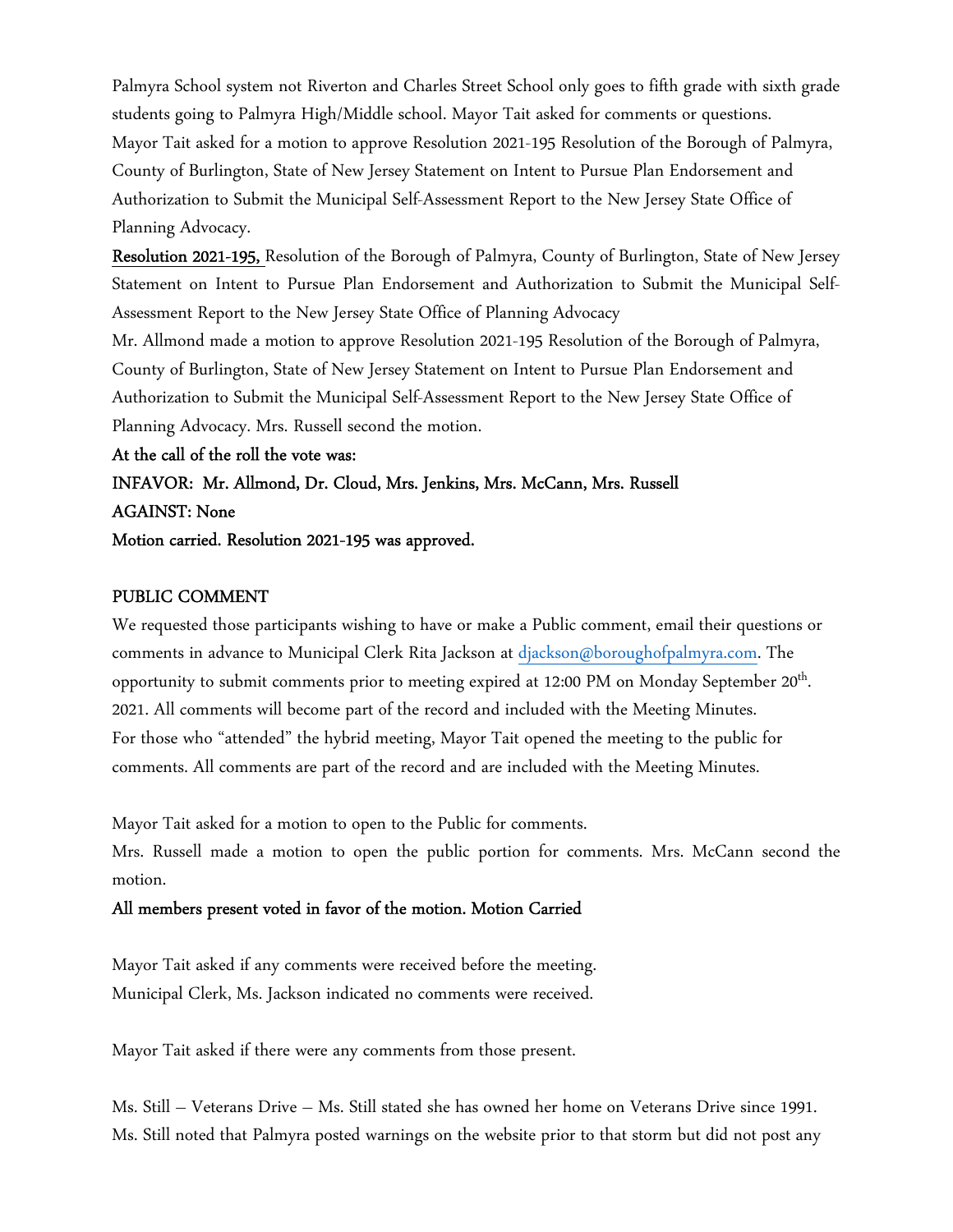warnings regarding the storm on July 12<sup>th</sup>, 2021. Ms. Still indicated the residents in the village of West Palmyra that were hit by the rainstorm on July 12<sup>th</sup>, 2021, are now experiencing PTSD; noting that every time it begins to rain there is a strong feeling that their houses will be flooded again as it did on July 12<sup>th</sup>, 2021. Mr. Still indicated that they had not received any answers as to why the backyards and basements flooded during that storm. Ms. Still indicated it is not because the properties are on a flood plain. Ms. Still stated they need answers as to why their properties flooded. Ms. Still stated Mayor Tait has not addressed the situation and Mr. Gural indicated all the drains were checked the day of the storm. Ms. Still indicated she had the following questions has anyone from the Borough of Palmyra come to check on the residents of Veterans Drive that were devastated by the storms on July 12<sup>th</sup>, 2021; why didn't, their basement and backyards flood after the real 100-year storm in the beginning of September; who classified the storm on July  $12<sup>th</sup>$ , 2021, as a 100 yr. storm. Ms. Still noted that storm was not declared a disaster, so they are not eligible for federal funding, so the damages are fully the homeowner's responsibility. Ms. Still indicated she needed those three questions answered and she would attend the next meeting. Mr. Rosenberg indicated that he was led to believe that Ms. Still has threatened litigation against the Borough. Ms. Still indicated she did not threaten anything but has a right as a US citizen to pursue legal action. Mr. Rosenberg indicted that thru social media that Ms. Still threatened to sue the Borough. Mr. Rosenberg stated to the governing body, they have every legal right to address or not address Ms. Stills concerns, noting that if there is a potential for litigation may independently whether you wish to, or wish not to address Ms. Stills concerns. Mrs. Russell indicated she was not home during the July 12<sup>th</sup> storm but during the Ida storm she was home as was also impacted with water. Mrs. Russell indicated when that happened, they reached out to their insurance company for direction first not to the Borough. Ms. Still inquired as to how many feet of water they had in their basement and if her storm drain was clogged that day. There was additional discussion regarding the storm and levels of water, storm drains and cleaning of them, etc.

No one else from the public wishing to be heard, Mayor Tait asked for a motion to close the Public Portion. Mrs. Russell made a motion to close the public portion, Mrs. McCann second the motion. All members present voted in favor of the motion. Motion Carried

# ORDINANCES ON FIRST READING public hearing to be held October 18<sup>th</sup>, 2021

Mayor Tait read the following ordinance and requested a motion to approve the ordinance: Ordinance 2021-13, An Ordinance of the Borough of Palmyra, County of Burlington, State of New Jersey Amending Ordinance 2020-10 to Provide for and Determine the Rates and Ranges of Compensation of Each Employee and Officer of the Borough of Palmyra for Years 2021 and 2022. Mrs. Russell made a motion to approve Ordinance 2021-13. Dr. Cloud seconded the motion. At the call of the roll, the vote was:

INFAVOR: Mr. Allmond, Dr. Cloud, Mrs. Jenkins, Mrs. McCann, Mrs. Russell AGAINST: None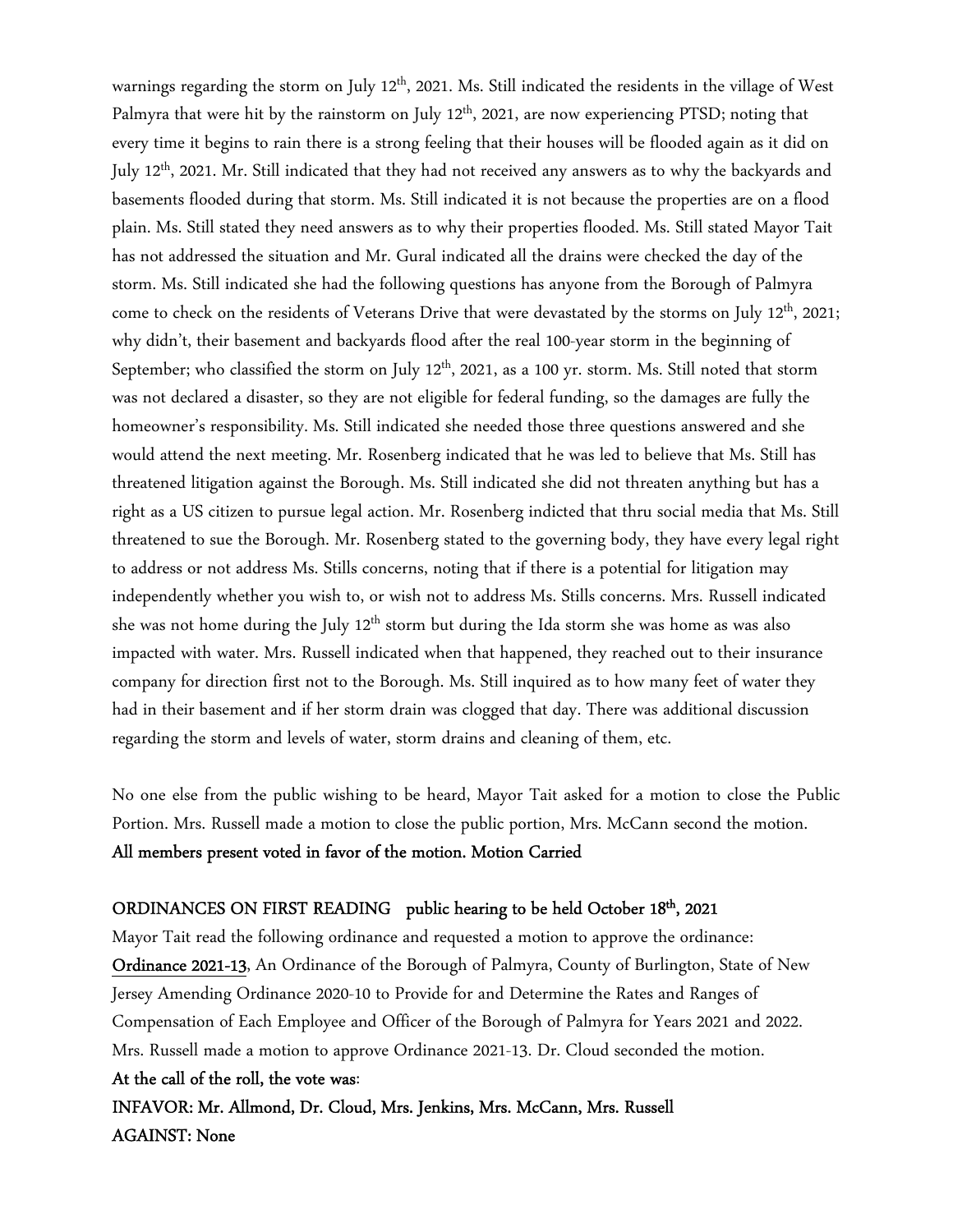#### Motion carried. Ordinance 2021-13 was approved.

Mr. Gural read the title for the Ordinance they spoke about earlier in the meeting regarding the need to amend Ordinance 2021-05. Mr. Gural stated the title for Ordinance 2021-14 with public hearing to be held on November 15<sup>th</sup>, 2021. "An Ordinance Amending Ordinance 2021-05 Concerning Administrative Review and Approval of Minor Modifications and/or Field Changes to Previously Approved Site Plans"

Mayor Tait asked for a motion to approve Ordinance 2021-14. Mrs. Russell made a motion to approve Ordinance 2021-14. Dr. Cloud second the motion.

At the call of the roll, the vote was: INFAVOR: Mr. Allmond, Dr. Cloud, Mrs. Jenkins, Mrs. McCann, Mrs. Russell AGAINST: None Motion carried. Ordinance 2021-14 was approved.

# RESOLUTIONS

Mayor Tait stated, Resolutions 2021-179 thru Resolution 2021-194 will be enacted as a single motion, if any resolution needs additional discussion, it will be removed from the consent agenda and voted on separately. Mayor Tait requested Resolution 2021-182 be removed from the consent agenda.

Mayor Tait read the following resolutions into the record:

Resolution 2021-179 thru Resolution 2021-181 and Resolution 2021-183 thru Resolution 2021-194.

Resolution 2021-179, Awarding a Contract to A=Plus Construction, Inc. from Lincoln Park, NJ per their Bid/Proposal Dated 5/22/2021 in the total amount of \$23,100.00 for Rehab Project PLRCAESC-296R pursuant to CGP&H and CFO's Review and Approval

Resolution 2021-180, Resolution Authorizing the Cancellation of Outstanding Checks from the Borough of Palmyra General Capital Account, and the Current Fund Account

Resolution 2021-181, Resolution Awarding Change Order #2 to Think Pavers Hardscaping, LLC for the Temple Blvd Improvement Project with the Increased amount of \$96,095.59 from the Original Base Price of \$937,602.00 Making the New Adjusted Contract Price \$1,033,697.59 per Environmental Resolutions, Inc, Request Dated August 23rd, 2021

Resolution 2021-183, Resolution Requesting Approval of Item of Revenue and Appropriation N.J.S.A. 40A: 4-87 (Chapter 159) American Rescue Plan-Public Health Expenditure Category in the Amount of \$113,334.00

Resolution 2021-184, Resolution of the Borough of Palmyra, County of Burlington, authorizing a Lien be placed on Block 48 Lot 12 for Failure to Comply with Obnoxious Growth and Property Maintenance Violations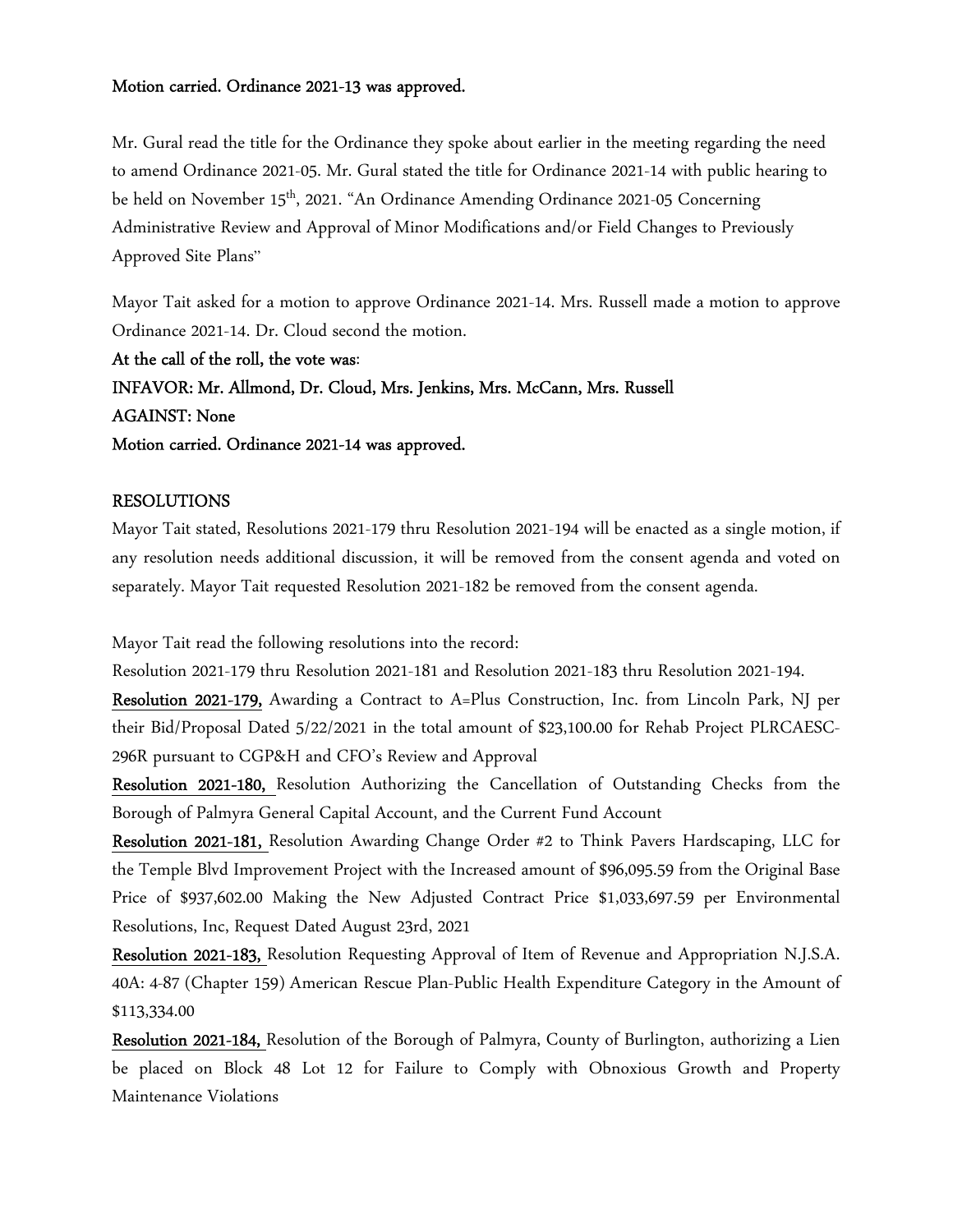Resolution 2021-185, Resolution of the Borough of Palmyra, County of Burlington, authorizing a Lien be placed on Block 87 Lot 16 for Failure to Comply with Obnoxious Growth and Property Maintenance Violations

Resolution 2021-186, Resolution of the Borough of Palmyra, County of Burlington, authorizing a Lien be placed on Block 13 Lot 11 for Failure to Comply with Obnoxious Growth and Property Maintenance Violations

Resolution 2021-187, Resolution of the Borough of Palmyra, County of Burlington, authorizing a Lien be placed on Block 120 Lot 4.01 for Failure to Comply with Obnoxious Growth and Property Maintenance Violations

Resolution 2021-188, Resolution of the Borough of Palmyra, County of Burlington, authorizing a Lien be placed on Block 126 Lot 12 for Failure to Comply with Obnoxious Growth and Property Maintenance Violations

Resolution 2021-189, Resolution Approving Dominic A Belton as an Active Member of the Palmyra Fire Department

Resolution 2021-190, Resolution Appointing Amanda Schwartz Full-time Finance/Payroll/Accounts Payable Clerk at the Rate of \$17.00 per hour and Appointing Amanda Schwartz as Deputy Registrar with an Annual Stipend of \$1,200.00 Effective August 13<sup>th</sup>, 2021

Resolution 2021-191, Resolution Appointing Linda Yansick as Senior Tax Clerk at the Rate of \$17.50 per hour and Shade Tree Secretary with an Annual Stipend of \$1,200.00 effective August 13th, 2021

Resolution 2021-192, Resolution Authorizing a Refund for Various Tax Overpayments

Resolution 2021-193, Resolution of the Borough of Palmyra, County of Burlington, State of New Jersey Authorizing the emergency purchase of replacement Aaon 30-Ton Rooftop Water Source Heat Pump including all necessary piping, ductwork, and electrical requirements for the Community Center Gymnasium from Air Systems Maintenance in the amount of \$113,334.00 per proposal dated August 3, 2021, Pursuant to and in accordance with N.J.S.A. 40A:11-6

Resolution 2021-194, Resolution Authorizing the Payment of September 2021 Bills in the Amount of \$2,541,032.69

Mayor Tait requested a motion to approve the consent agenda, Resolution 2021-179 thru Resolution 2021-181, and Resolution 2021-183 thru Resolution 2021-194.

Mrs. Russell made a motion to approve the consent agenda, Resolution 2021-179 thru Resolution 2021- 181, and Resolution 2021-183 thru Resolution 2021-194. Mr. Allmond second the motion.

At the call of the roll, the vote was:

INFAVOR: Mr. Allmond, Dr. Cloud, Mrs. Jenkins, Mrs. McCann, Mrs. Russell

AGAINST: None

Motion carried. Resolutions 2021-179 thru Resolution 2021-181 and Resolution 2021-183 thru Resolution 2021-194 were approved.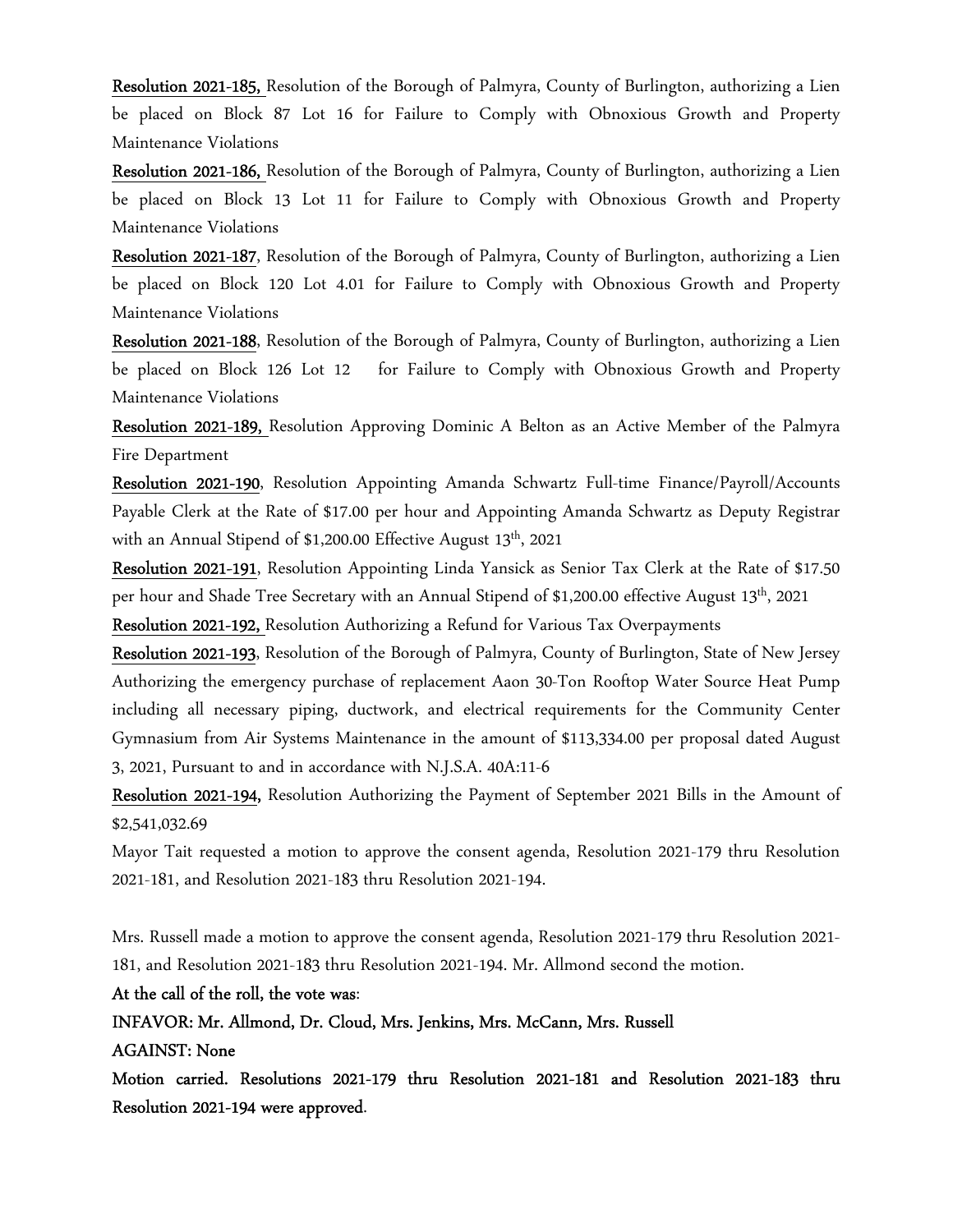Mayor Tait then went back to Resolution 2021-182,

Resolution 2021-182, Resolution Authorizing a Capital Purchase Exceeding \$15,000.00 of a 2021 Ford Expedition with Additional Equipment in the Total Amount of \$47,854.22 Under New Jersey State Contract #20-FLEET-01189 and New Jersey State Contract #17-FLEET-00719 Per Quote from Winner Ford of Cherry Hill, New Jersey

Mayor Tait indicated she pulled the resolution because there were questions during the budget process regarding this purchase and she wanted to make sure everyone was aware that it was up for approval. Mrs. Russell indicated she remember it at budget time noting that the purchase was costly. Mr. Gural stated this vehicle is to replace the Deputy Fire Chief's vehicle and has been requested for several years. Mrs. Jenkins indicted she did not recall council having a in depth conversation regarding the decision to purchasing this vehicle. Mrs. Jenkins asked if the resolution could be placed on the next agenda, October 4th, 2021, so she could have the opportunity to check her notes regarding this purchase. There was additional discussion regarding the purchase, and it was decided to table the resolution to the next meeting to allow the committee time to refer to capital budget notes and for additional discussion regarding the purchase.

# MOTION TO APPROVE TREASURERS' REPORT

Mayor Tait requested a motion to approve the Treasurer's Report of August 2021. Mrs. Russell made a motion to approve the Treasurer's Report for August 2021. Mrs. McCann second the motion.

At the call of the roll: All members present voted in favor of the motion. Motion Carried. Treasurer Report was approved

#### PUBLIC EVENTS

Mayor Tait stated the "Neighbor to Neighbor" block parties were held off mostly due to the extreme heat and rain; but noted when the weather breaks, she is looking forward to hosting them again. Mayor Tait noted the Palmyra Market has been cancelled due to lack of available vendors. Mayor Tait noted the PIA was hoping to be able to host a Fall Market sometime in October. Mayor Tait indicated the Town-wide Yard Sale was held Saturday September 18th, 2021; Mayor Tait and Mrs. Russell noted how well it went and all the participation from the community. Mayor Tait and Mrs. Russell thanked Ms. Johns and Mrs. Yansick for all their help and work on the yard sale. Mrs. Russell also thanked Jennie Kline for her help. Mrs. Russell indicted she had several people ask her if this were something which the governing body would consider doing bi-annually. Mrs. Russell indicted that we may wish to consider also holding a town wide yard sale in early spring in addition the one in the fall.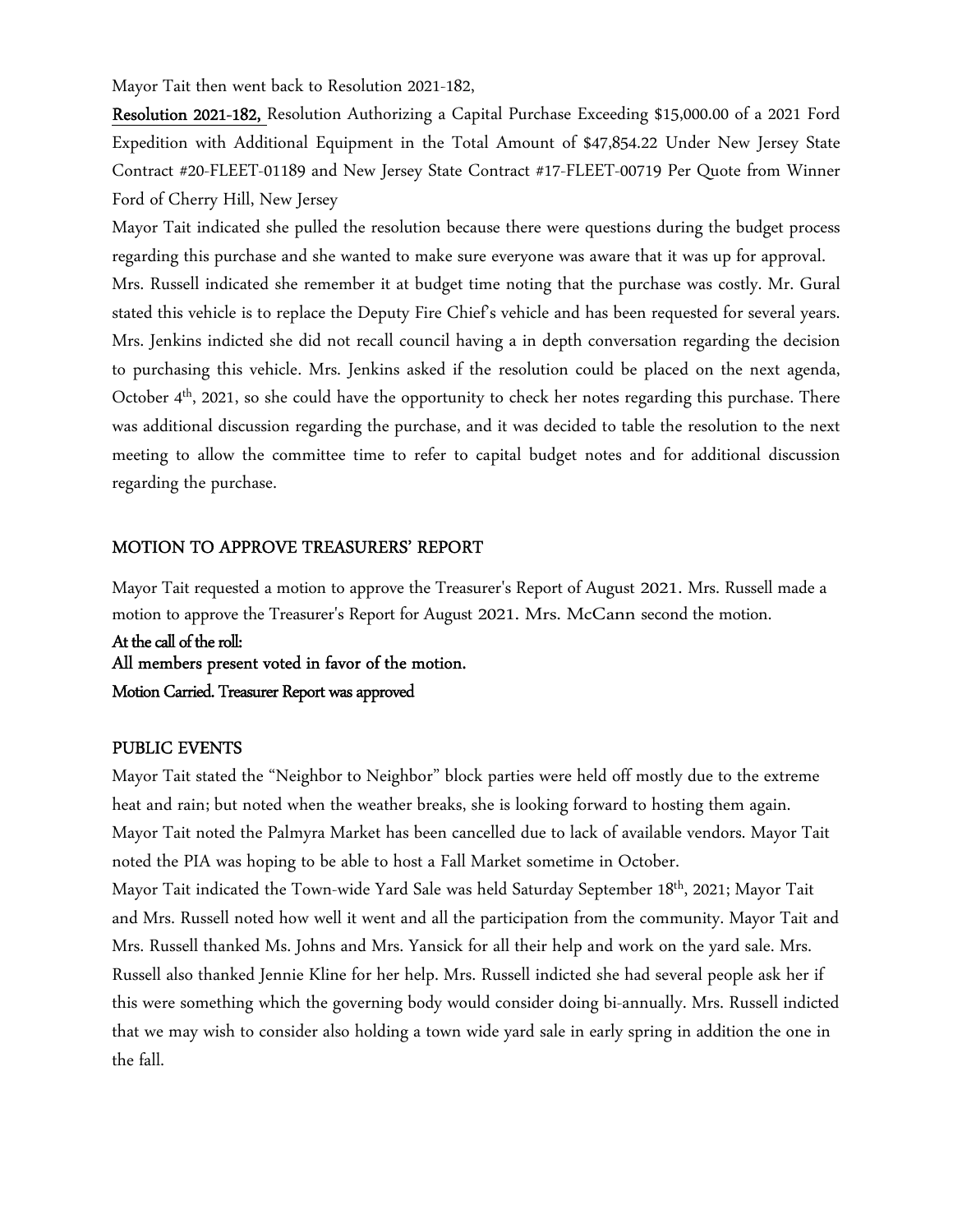Mayor Tait indicated the Halloween Parade will be held on October 30<sup>th</sup>, 2021, noting the PIA is also requesting the ability to host the Scarecrow Contest this year along Broad Street on the light posts. After some discussion, Mayor and Council indicted they could host that event.

#### DISCUSSION ITEMS

Mayor Tait stated Borough Hall is again closed to the public as the community numbers regarding Covid are high. Mayor Tait noted the staff is still working and you can call into the office during business hours, and someone is there to address any concerns. Mayor Tait noted the Community Center remains closed and we are working on the HVAC system noting vaccines are still being done on Tuesdays between 9:00 am and 1:00 pm. Mayor Tait indicated the fields are open for use just contact the scheduling coordinator for availability. Mayor Tait indicated on October 14<sup>th</sup>, 2021; the county will also be hosting a flu shot clinic.

Mr. Gural indicated that we have received information/proposal from the FOP Association regarding the proposed mandatory COVID-19 vaccinations for borough staff, noting that he had not had time to review it and was hoping to have this information ready for the next meeting.

Ms. Jackson indicated Palmyra Improvement Association request for facility usage is in you packets noting the request for use of the parking lot, little Broad Street and items from the community center and restrooms for the Trunk-or-Treat. Mr. Gural indicated we do not have the staff to place in the community center to staff their event or clean restrooms during the time of their event also noting the short handedness of staffing. Mayor Tait indicated the event is not until October 23rd so she would speak to them regarding the request and them providing someone to clean the restrooms and open the door noting she would have additional information at the next meeting

Mr. Gural indicated Mrs. Jones reached out to him regarding providing the Palmyra Seniors again with a location to host meetings, etc. Mr. Gural indicated it is complicated by the repair of the HVAC system and the ability to clean restrooms during those usage times. Mr. Gural indicated that currently he did not feel that we could answer the request.

Mayor Tait Mrs. Yansick for all her efforts with calls regarding trash collection. Mr., Gural indicated they are a number of issues with the trash collection company and currently Ms. Johns and Mrs. Yansick are working on a mailer/info piece for the residents advising them as to what to do regarding missed trash pickups, who to notify and when. Additional information will be coming. Mr. Gural indicated he and Mr. Rosenberg are looking into litigation/liquidated damages regarding the contact with Republic.

Mayor Tait noted that the shared service with Riverton Borough for Jetter service expired and currently we do not have an agreement with them but are working on the terms for a new agreement.

Mr. Gural indicated they still have one salary item to work out and he will have something for the next meeting regarding that issue.

Mayor Tait noted that those attending the Annual NJLM Conference in Atlantic City from November 16-18, 2021, must let Ms. Jackson know in the next few days as reservations need to be made.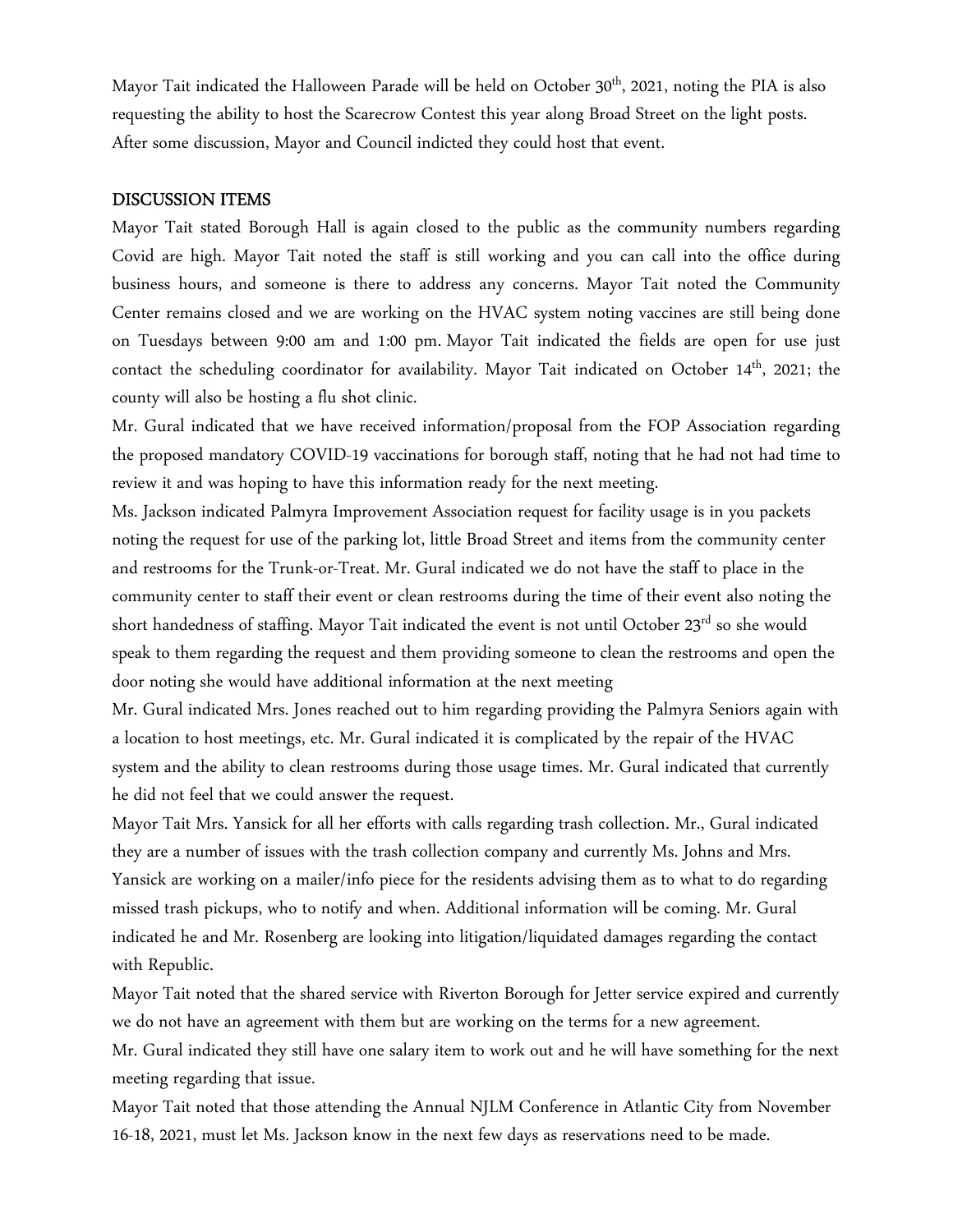Mayor Tait indicated the request for attendance to Annual Government Finance Officers Association Conference for Donna Condo with 3-night stay in Atlantic City September 21, 2021, thru September 24, 2021, is approved.

Ms. Jackson indicated the new ballot box has been installed in the front of Borough Hall for mail in ballots for primary and general elections, noting its currently open for accepting mail in ballots. Mr. Gural indicated the memorandum of record, and we are in the mist of the one-month comment period for the pedestrian signal button at Broad St and Highland Avenue. Mr. Gural noted that the meeting was productive, and they are going above what we asked for. Mr. Gural indicated they are updating the handicap ramps, placing pedestrian signals, striping the streets/ crosswalks noting not only on little Broad but on main Brad Street as well. He thanked President Howard and Mr. Rosenberg for their efforts.

Mr. Gural indicated the grant opportunity with DCA Local Assistance Bureau to explore potential Fire Department/EMS merger/shared service feasibility study is not looking promising at this point. Mr. Gural indicated the DVRPC Safe Routes to Transit Technical Assistance Program is going well. Ms. Hui from the Land Use Board has taken the task of putting us in touch with the pertinent people to move this forward. Mr. Gural noted that they are looking at the possibility of building a pedestrian crossing over the Pennsauken Creek from the light rail station into our Rt. 73 redevelopment area. Mr. Gural indicated Ms. Hui has been immensely helpful and the redeveloper is interested. Mr. Gural indicated they are continuing those conversations and he would report updates as available. Mr. Gural indicated Mr. Kirchner is working on time limit parking signs and we are talking about several signs at a substantial cost. Mr. Gural noted funds are available in the capital budget for the purchase. Mayor Tait asked about the possibility of adding additional twenty-five mile per hour speed signs to the order as she has received several complaints from residents indicating the signs need to be replaced or installed on various streets. Mrs. Russell inquired about installing additional stop signs to help deter people from speeding instead of the 25 mile per hour signs. Mrs. Russell noted several stop signs have been installed in Riverton. There was additional discussion regarding signage, Mr. Gural noting that you can not just install stop signs or enforce them without DOT approval. Mayor Tait indicated she would inquire how Riverton got their signs installed.

Chief Campbell indicated she is working with Mr. Fox, ERI regarding the repairs to the Police Department due to the flood. Chief Campbell indicated Mr. Fox is putting together the report and should have it to the Borough shortly.

Mr. Rosenberg indicated the Estate issues relating to Block 152 Lot 9.02 Qualifier C520B there is nothing we can do about.

Mr. Gural indicated he would have a conversation with the governing body later regarding the summer hours as the building is currently closed to the public.

Mr. Gural indicated that he is recommending to the governing body that they amend the Zoning/Land Development Ordinance regarding the number and types of items considered accessory structures and the types permitted and prohibited in residential areas. Mr. Gural indicated if the governing body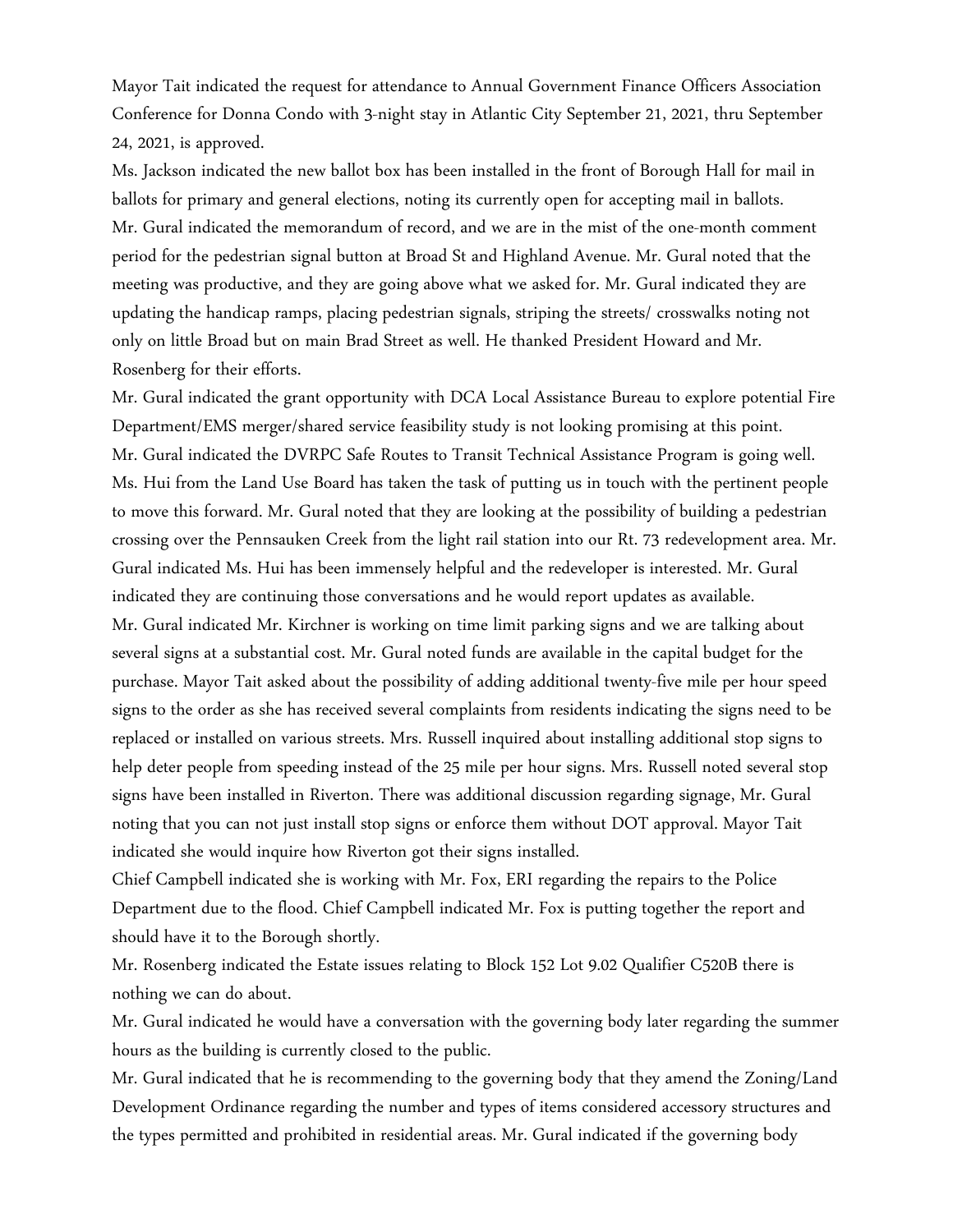agreed, they would like permission to proceed with the updating of the zoning/land development ordinance as it pertains to accessory structures. There was additional discussion regarding the matter however the governing body agreed changes need to be made.

Mayor Tait stated Ms. Johns held our first online tax sale. Ms. Johns indicted it went well and nothing was turned back to the municipality noting we received the same amount of premiums, and we did not have to charge the residents anymore to hold it. Ms. Johns also noted the amount of cost collected paid for the online company, so it worked out very well.

Mayor Tait indicated she has received many calls relating to Painting "Palmyra" on the metal arch in Chief Payton Flournoy Park. Mayor Tait stated she wanted to know how the governing body felt about painting it. They as discussion and it was agreed to leaving it as is.

Mayor Tait stated she has received requests for use of the Volleyball pit and Bocce Court at the Community Center. Mayor Tait asked that the grounds be freshened up and the volleyball net be installed so it can be used by the residents. Mr. Gural indicated public works will get that done.

# ADMINISTRATORS REPORT

Mr. Gural reminded all that the Technical Assistant, Code Enforcement Officer, Public Works, and Part-Time Seasonal Cleaner positions are listed on the website and are advertised in various publications and on other websites. Mr. Gural noted that shortly interviews would be held for the Technical Assistant and Code Enforcement positions.

#### ONGOING REMINDER PROJECTS

Mr. Gural indicated the following items are things which the governing body is currently working on, and additional information will be coming at a later date.

- Legion Field & Community Center usage Ordinance
- Purchase Orders Council signature requirement
- Sidewalk/snow & ice removal Ordinance
- Sewer lateral responsibility Ordinance
- Handicap Parking Sign Ordinance
- Parking Ordinance additional amended code subsections required
- Veterans Affairs Committee Ordinance

#### MAYOR AND COUNCIL COMMITTEE REPORTS AND COMMENTS

Mrs. Russell- Mrs. Russell thanked Tangy, Linda and the Borough Staff for all their help with the yard sale, noting the community participation was great with over one hundred homes participating.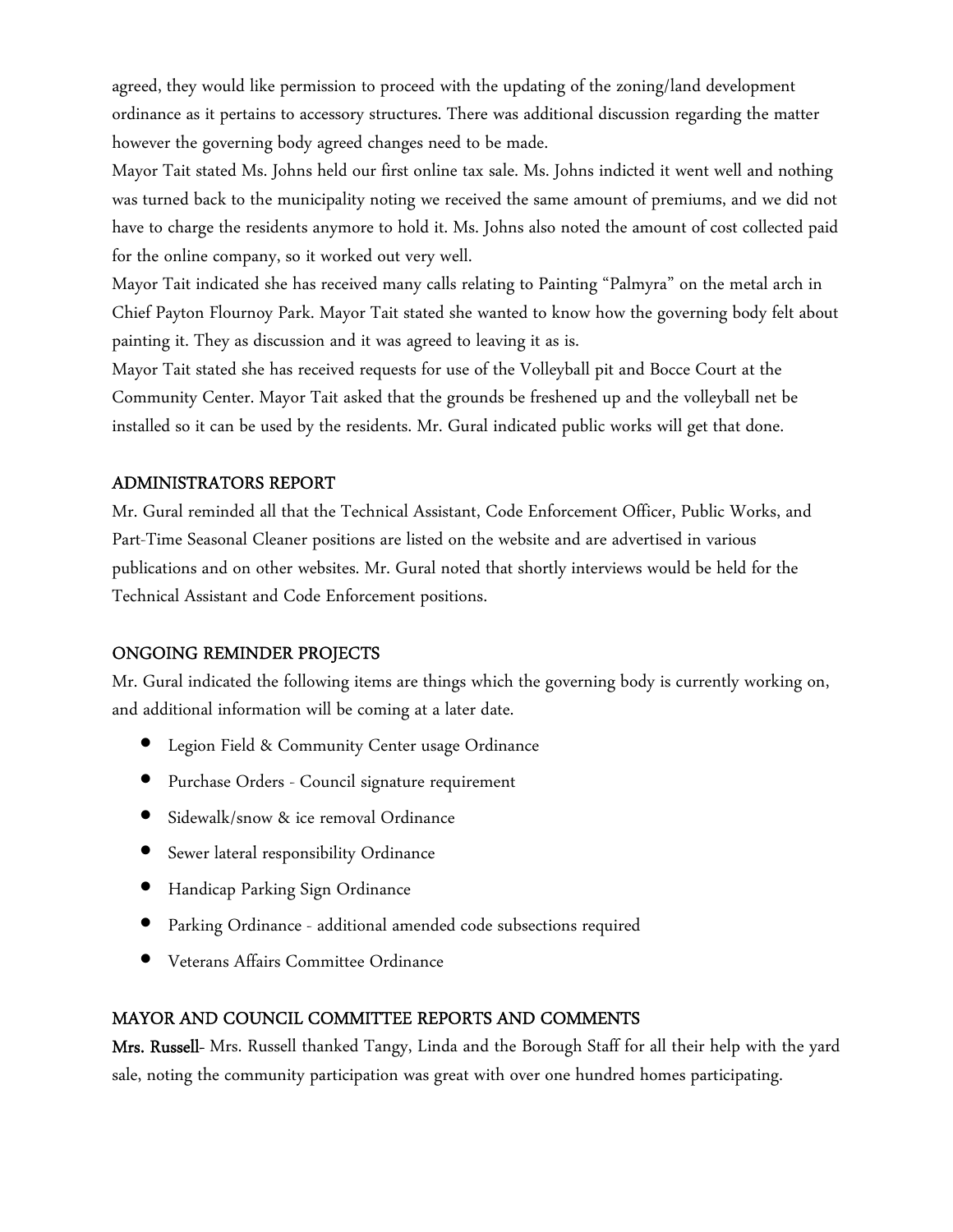Dr. Cloud – Dr. Cloud thanked Mr. Russell for all her work on the Town-Wide yard sale. Dr. Cloud noted it was a nice day and she had the opportunity to meet many new people as there was a lot of traffic thru town.

Mrs. Jenkins – Mrs. Jenkins noted it was good to see everyone, and thanked Ms. McCann for the community update.

Mr. Allmond – Mr. Allmond noted the new guidelines and application for Student Representative to Borough Council is on the Palmyra High School's website. Mr. Allmond indicated he would be writing up the information to be placed on our website.

Mrs. McCann- Mrs. McCann indicated the buildings and grounds committee met regarding the Fields Ordinance and had forwarded it to the governing body for their input. Mrs. McCann noted the condition of the dog park noting public works was working on it but they two are short staffed. Ms. McCann indicted she would like to note some of the positive things going on in town; public works is short staffed but she sees them out early in the morning picking up brush emptying trash cans etc.; she applauded Dominic Belton for joining the Fire Department noting he is a senior at Palmyra High School and its good to see children getting involved in their community; looking forward to October 2, Beerfest at the Fire Department; she noted the ladies auxiliary at the Fire Department is back to holding their Hogie sales on every other Wednesday starting this Wednesday. Mc Mcann thanked Chief Dreby for all the emails and updates from the county regarding various public safety issues in our community and noted the high school soccer varsity team is doing very well they are currently ranked second in the State for our Division.

Mayor Tait – Mayor Tait inquired from Chief Campbell when the S-1 Officers would be ready for duty. Chief Campbell indicated they have 2 to 3 hours of training left, noting they are outfitted and ready to go. Mayor Tait indicated there is a link for the number of school's covid-19 cases which is updated on Fridays, which Mr. Gural will be linking to our website. Mayor Tait indicated she sent to the governing body emails regarding LNG plant in Gibbstown. Mayor Tait stated she had been contacted several times regarding the Borough doing a resolution opposing the Liquified Nature Gas plant coming to Gibbstown. Mayor Tait indicated the gentleman would like to come before Council and speak regarding the LNG plant being allowed to be constructed in Gibbstown. Mayor Tait indicated the governing body can decide if they want to oppose it or do nothing. Mayor Tait asked to have him placed on the agenda for October 4<sup>th</sup>, 2021. Mayor Tait indicated she has called Comcast regarding Mrs. Russell's concerns but have not yet heard back from them.

Mayor Tait asked Mr. Gural and Mr. Rosenberg if there were items for closed session. Mr. Gural and Mr. Rosenberg indicated no.

#### ADJOURNMENT

Mayor Tait asked for a motion to adjourn.

Mrs. Russell made a motion to adjourn the meeting. Dr. Cloud second the motion.